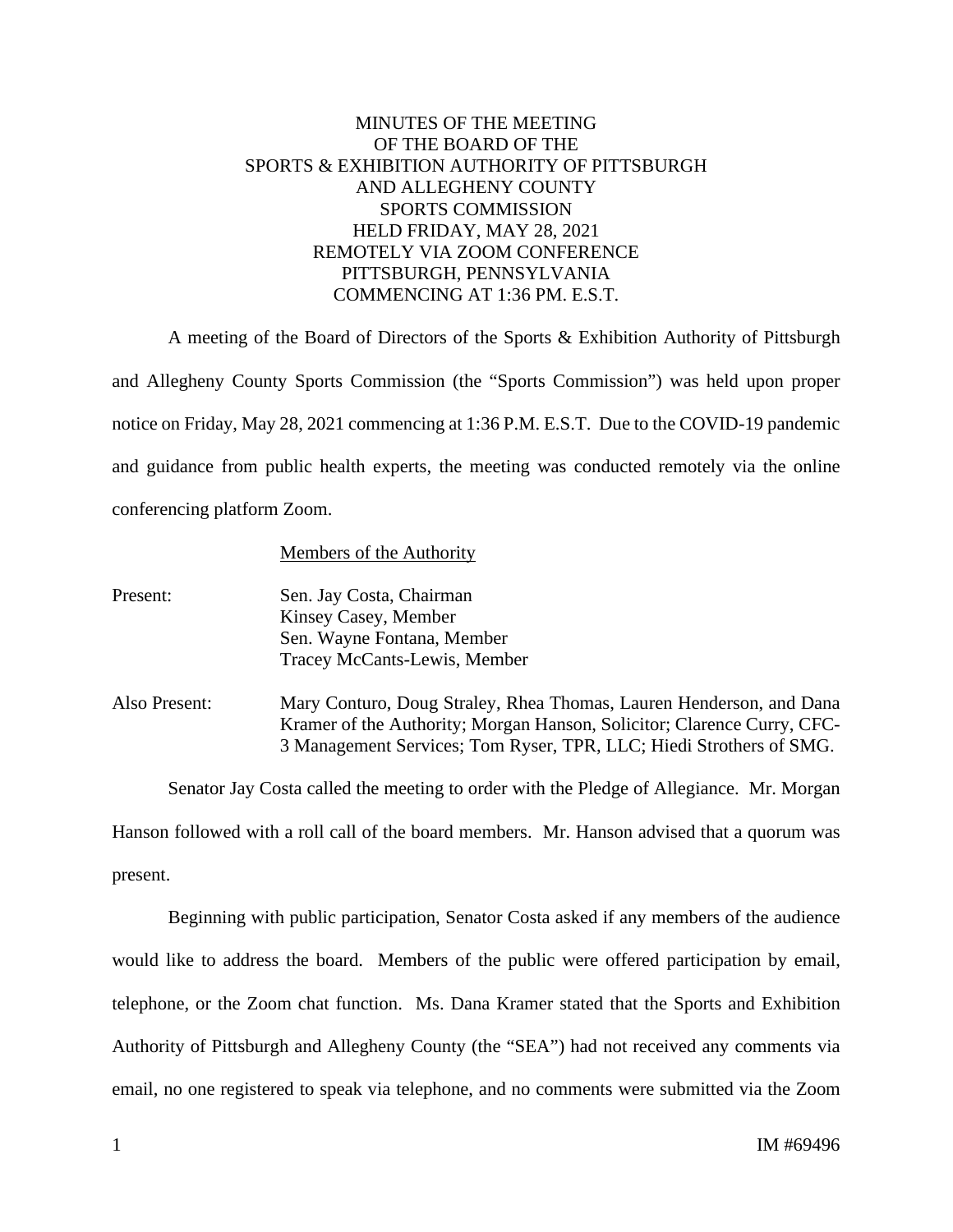chat function thus far. Seeing no request from the public to address the board, Senator Costa moved to the next item on the agenda, new business.

Senator Costa continued on to the next item on the agenda, acceptance and adoption of the By-Laws of the SEA Sports Commission and the Act 42 EDTF Restricted Account Programs and Procedures.

Senator Costa stated that board members had the opportunity to review the documents in

advance of this meeting. The documents are reflective of the By-Laws and Program and

Procedures that were reviewed and accepted at the May 13, 2021 SEA board meeting. Senator

Costa explained that it is now the Sport Commission's obligation to accept and adopt the

documents in order to implement programs and procedures.

Senator Costa asked if there were any questions from the board. Hearing none, he asked

for a motion to approve. On a motion duly made, seconded, and unanimously carried, the following resolution was approved:

## **RESOLUTION NO. SC001**

## RESOLVED that

- (a) the By-Laws for its organization and operation, and
- (b) the ACT 42 EDTF Restricted Account Programs and Procedures,

each as adopted by the Sports & Exhibition Authority of Pittsburgh and Allegheny County (SEA) at its meeting of May 13, 2021, with appropriate information filled in and completed, are each hereby accepted and adopted by the SEA Sports Commission; and further that the proper officers of the SEA Sports Commission are hereby authorized to do all acts as may be necessary and proper to carry out the intent and purpose of this Resolution.

Senator Costa requested an update from Ms. Mary Conturo regarding the next steps with

respect to the Sports Commission's By-Laws and Program and Procedures.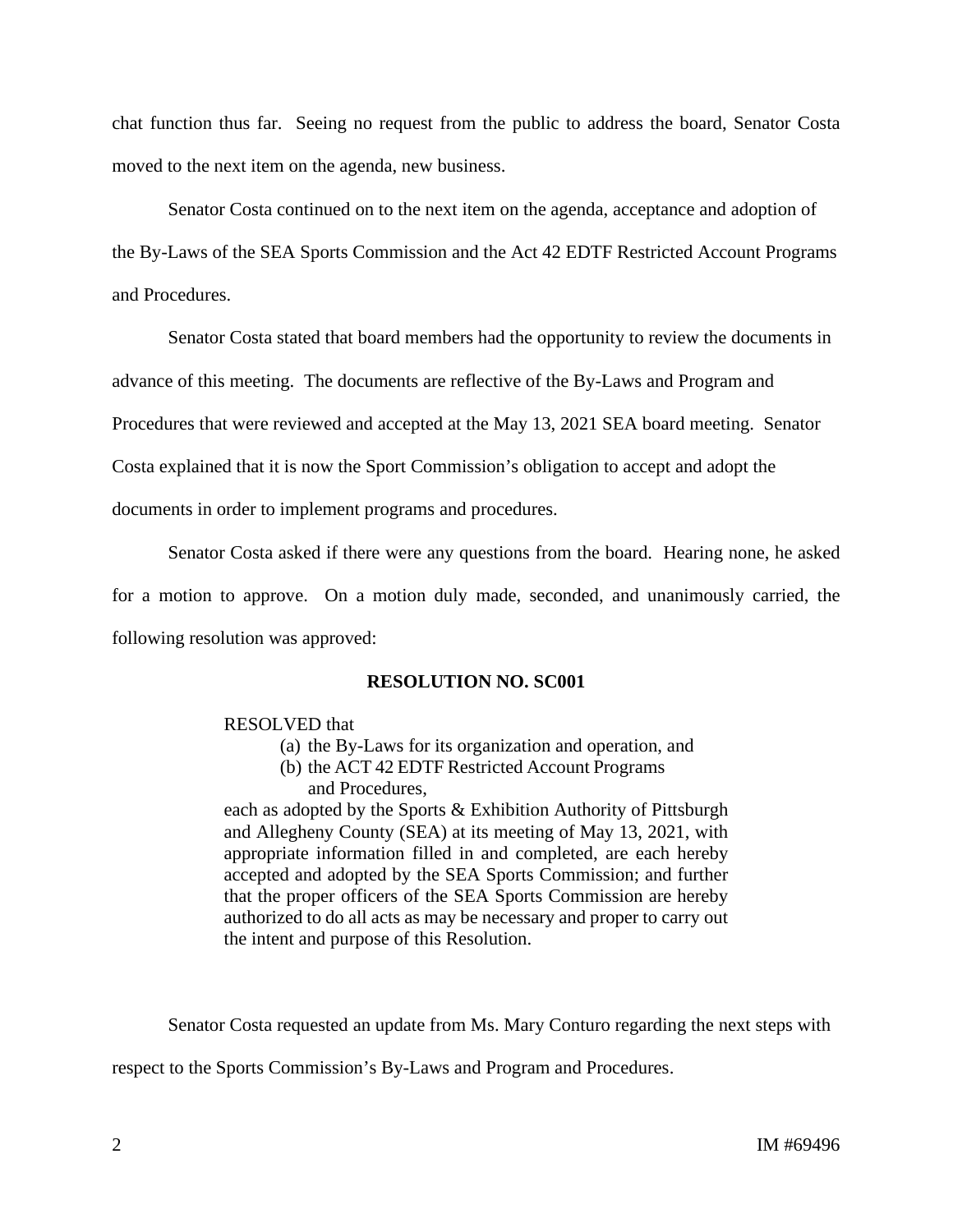Ms. Conturo stated the next steps are assembling an application and creating a page on the SEA website dedicated to the Sports Commission (to be operational in the near future). The board will be sent a draft of the application and feedback is welcomed. Ms. Conturo also stated that the first round will be a learning process and revisions are expected after that. The due date for the first round of applications is July 15, 2021, per the Guidelines.

Senator Costa asked if organizations will be provided sufficient time to apply and should the application is ready within two weeks.

Ms. Conturo stated the SEA would have the application ready mid-June 2021, and submissions would be required by mid-July 2021.

Senator Costa stated that it is important to spread this information, and the sooner the information can get to the public the better, particularly the first time through. He went on to recommend that the Sports Commission stick with the July 15, 2021 date, in order to be consistent with the Guidelines.

Senator Costa asked if there were any further questions from the board. Hearing none, he asked if there was any additional new business items for consideration.

No new business items were raised.

The next item was public participation, and Senator Costa asked if anyone in the audience desired to address the board.

Ms. Kramer stated that the public is provided with three options for public participation: email, telephone, or the Zoom chat function. No public comments were submitted via email, and there were no registrations to submit a public comment via telephone or the Zoom chat function.